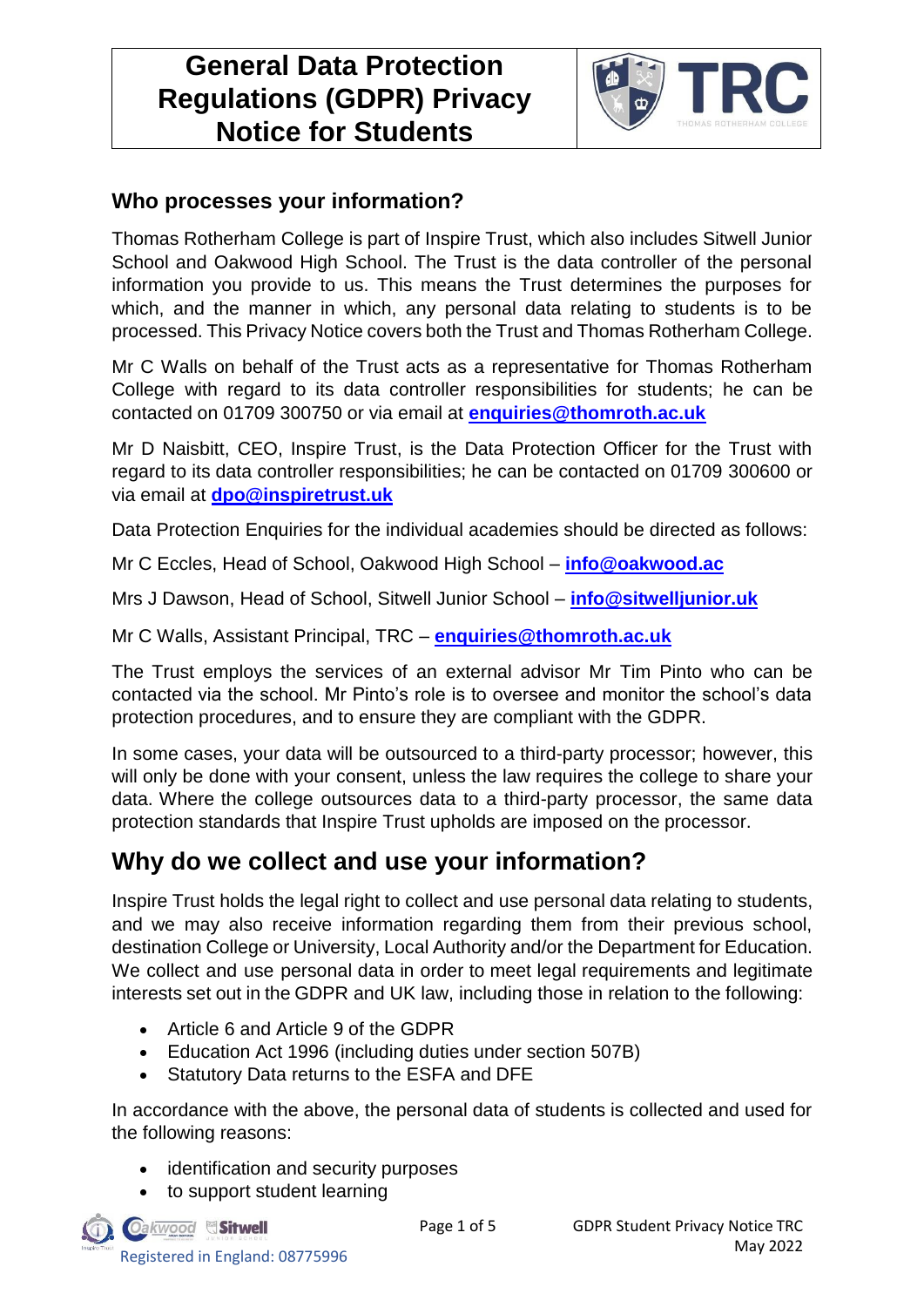- to monitor and report on student progress
- to provide appropriate pastoral care
- to assess the quality of our service
- to comply with the law regarding data sharing
- to Safeguard the health and wellbeing of students (including contacting the stated emergency contact person/s)
- to celebrate student achievement.

Student personal data is held in the following systems which have been confirmed as compliant with the General Data Protection Regulations:

- Unit-E Student Educational and Personal Data
- SharePoint Student Educational and Personal Data
- Office 365 (OneDrive) Student Educational and Personal Data
- Heritage Personal Data and Learning Resource Centre Activity
- PaperCut Personal Data and Printing Activity
- Moodle Student Personal Data and VLE activity
- MyDay Student Educational and Personal Data
- Password protected network drives and email
- SQL Server Student Educational and Personal Data
- College User Accounts System Student Personal Data
- Evolve Student Personal Data
- CPOMS Student Personal Data
- Our Website Student Application Data
- Schoolcomms Parents Evening– Student Personal Data
- ParentPay Student Personal Data
- Paxton10 Student Personal Data
- Google Forms

#### **Failure to provide personal data**

The Trust does not need to secure your consent for the collection of your personal data as there is a legitimate need for collection (as outlined above). However, the Trust has a duty to inform you of what data is retained, for how long and wherever possible to provide you secure access to your own data. You can decline to provide some or all of your data, however, if a student fails to provide their personal data, there may be significant consequences. Possible consequences of not providing specific data are:

- Biographical and Educational History The College would be unable to meet our statutory data requirements and unable to enrol the student.
- Next of Kin Contact Details The College would be unable to contact anyone in an emergency. This would exclude the student from college trips and parents evening.
- Medical Records The College would be unable to administer first aid or allow the student to go on college trips.
- Financial Details The College uses financial details to offer bursary and free meals support to students. If we are unable to collect this information, we cannot offer financial support.
- Learning Difficulties or Disabilities The College uses this information to offer support, reasonable adjustments for Examinations and funding for learners aged 19 to 25 with Educational Health Care Plans. If the Student chooses not to supply this information, we could not offer support.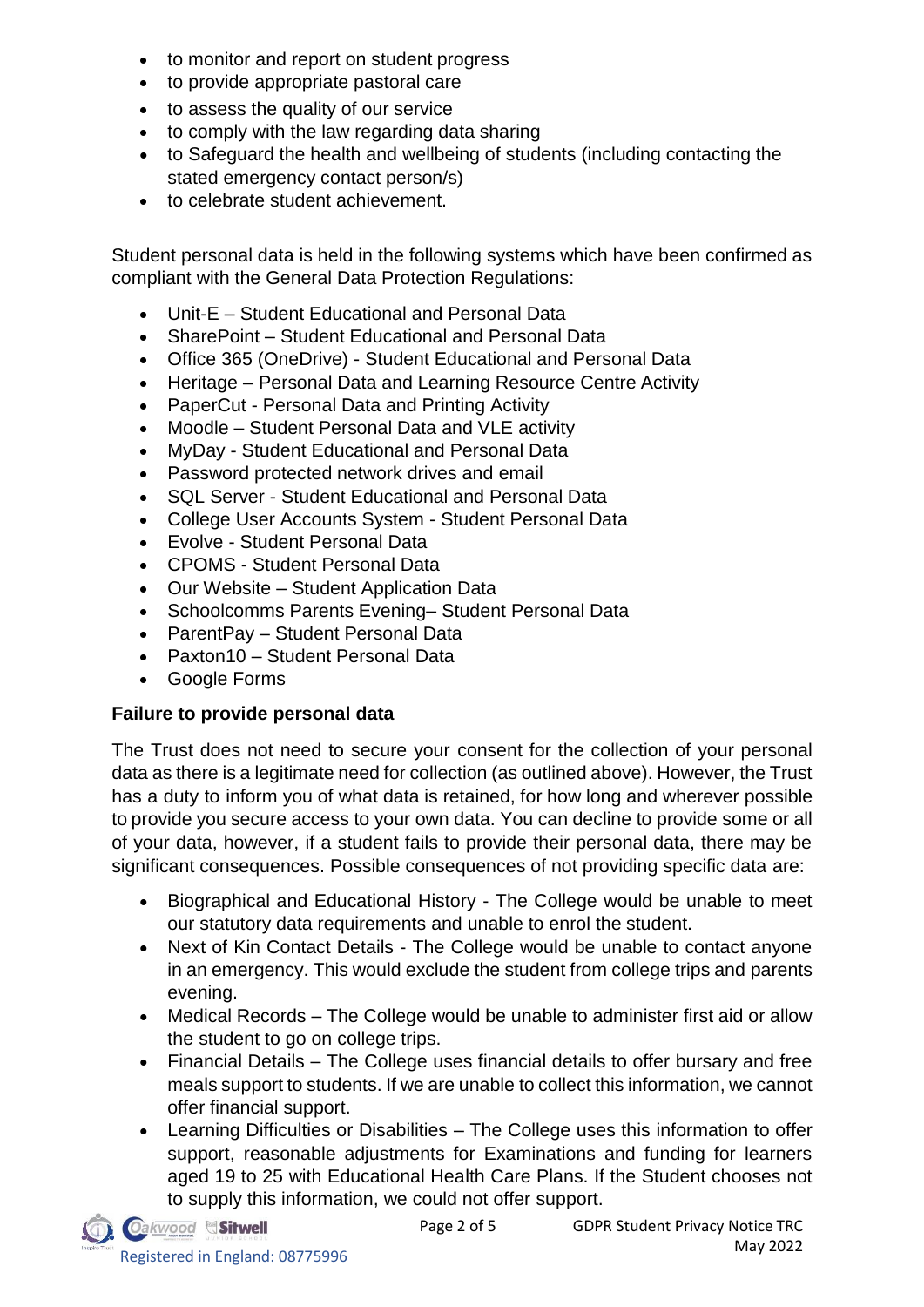#### **Which data is collected?**

The personal data the college collects, holds and shares include the following:

- personal information; names, date of birth, student telephone numbers, addresses, email, photo, emergency contact details
- characteristics; gender, ethnicity, nationality, country of birth
- Special Educational Needs, Educational Health Care Plans and disability data
- Looked After Child (LAC), and Young Carer Information
- support Fund, vulnerable bursary and free college meals eligibility
- medical and first aid data
- educational history including qualifications on entry and previous school
- timetable and attendance data
- student work, assessment and progression data
- behavioural information, including incidents involving the student
- safeguarding data (including accidents)
- examination data
- college trip information
- permissions for student photo or image for publicity (via consent).
- employment and work placement information
- student destination information
- criminal records
- transport arrangements

Whilst the majority of the personal data you provide to the college is mandatory, some is provided on a voluntary basis. When collecting data, the college will inform you whether you are required to provide this data or if your consent is needed. Where consent is required, the college will provide you with specific and explicit information with regards to the reasons the data is being collected and how the data will be used.

#### **How long is your data stored for?**

Personal data relating to students at Thomas Rotherham College is stored in line with the college's Records Management Schedule. In accordance with the GDPR, the college does not store personal data indefinitely; data is only stored for as long as is necessary to complete the task for which it was originally collected or in line with legal requirements.

#### **Will my information be shared?**

The Trust is required to share students' data with the Department for Education (DfE) and ESFA (an executive agency of the DfE) on a statutory basis (please see **<https://www.gov.uk/government/publications/esfa-privacy-notice>**, for further information) this includes the following:

- student personal information
- student characteristics
- enrolment records
- Special Educational Needs, Educational Health Care Plans and disability data
- Looked After Child (LAC), and Young Carer Information
- support fund, vulnerable bursary and free college meals eligibility
- examination data
- employment and work placement information
- timetable and attendance data

Oakwood Sitwell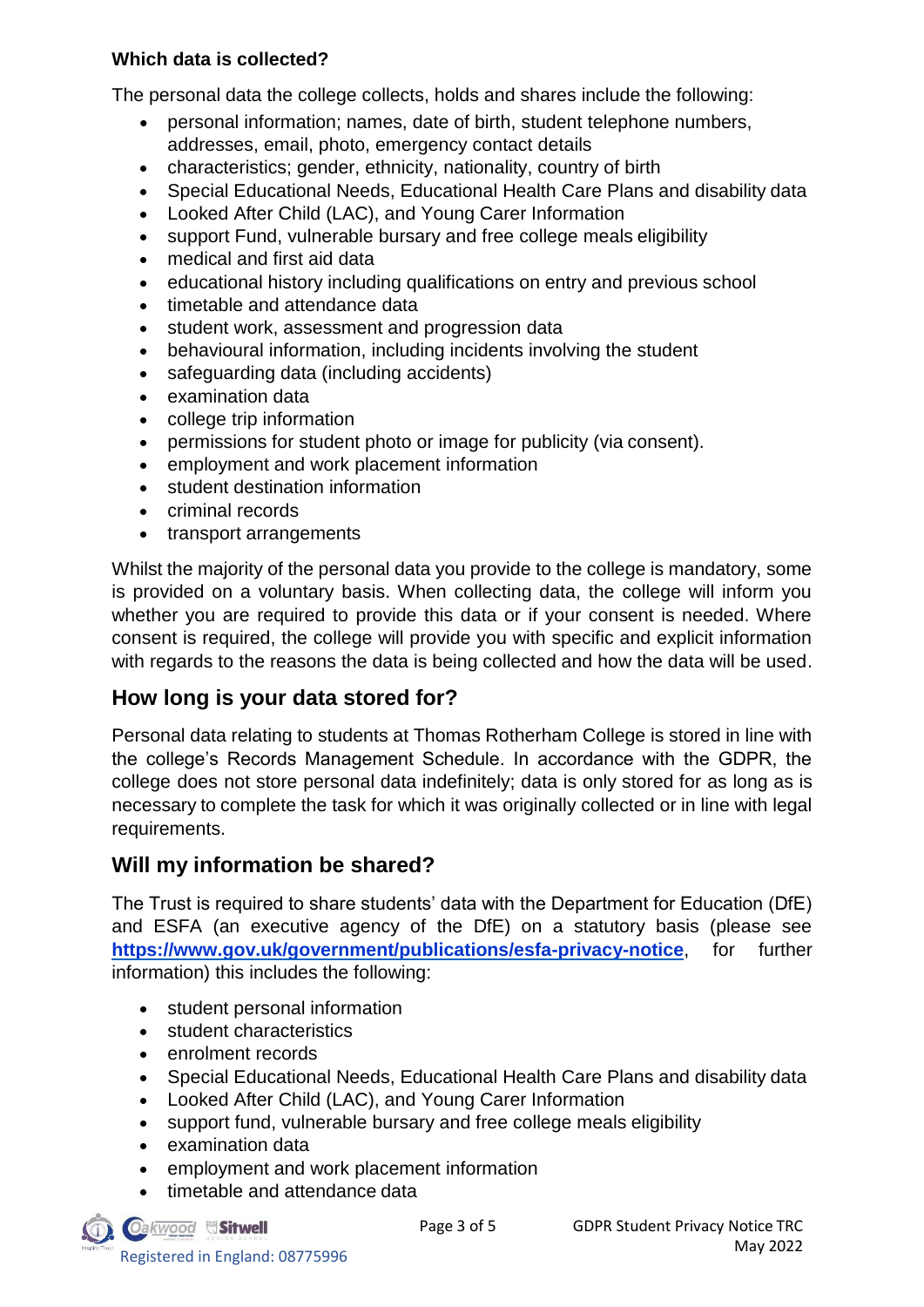• student destination information

The Trust will not share your personal information with any third parties without your consent, unless the law allows us to do so. The college routinely shares students' informationwith:

- schools
- parents/guardians
- further and higher education providers
- the Local Authority
- the Department for Education
- the National Health Service
- the Police
- examination boards
- value added data analysis services (ALIS, ALPS, L3VA, Nick

Allen) The information that we share with these parties includes the

following:

- personal details including contact information
- timetables and attendance
- student destination information
- medical

We may also share specific personal data of students with post-16 education and training providers, in order to secure appropriate services for them. The information provided includes names, addresses and dates of birth of students and any information necessary to support the services, e.g. Assessment data, school name, ethnicity or gender. The providers include:

- Local Authority services
- The Universities and Colleges Admissions Service (UCAS)
- National Apprenticeship Service
- Post 16 Providers.

## **Safeguarding**

Please note, we do not need parental consent to share information which we deem appropriate to safeguard or support students. This right is provided by the Statutory guidance for schools and colleges in 'Keeping Children Safe in Education' (September 16) and the update to be applied from September 2018.

However, we do have a duty to inform you of what will be shared and who with. For safeguarding purposes, information may be requested by and shared with a range of services and agencies who work with us to support and protect children and their families. These include:

- The Police
- The Local Authority, including Social Care, Early Help
- 0-19 Health Service
- Other agencies as part of the multi-agency approach as set out in Working Together to Safeguard Children March 2015
- Other schools' colleges and education services providers.

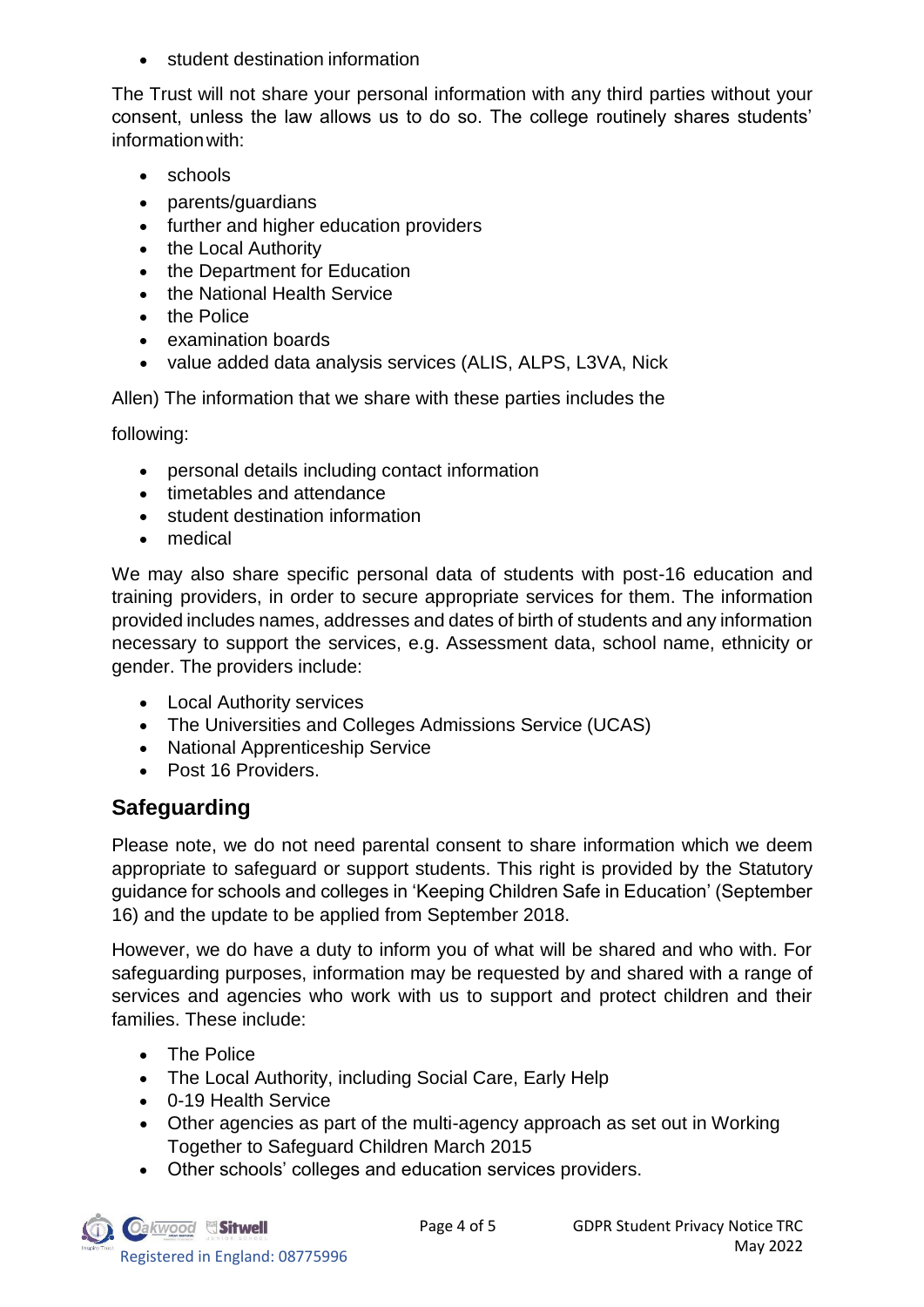## **What are your rights?**

Students have the following rights in relation to the processing of their personal data:

- be informed about how the Trust and Thomas Rotherham College uses your personal data
- request access to the personal data that Thomas Rotherham College holds
- request that your personal data is amended if it is inaccurate or incomplete
- request that your personal data is erased where there is no compelling reason for its continued processing
- request that the processing of your data is restricted
- object to your personal data being processed.